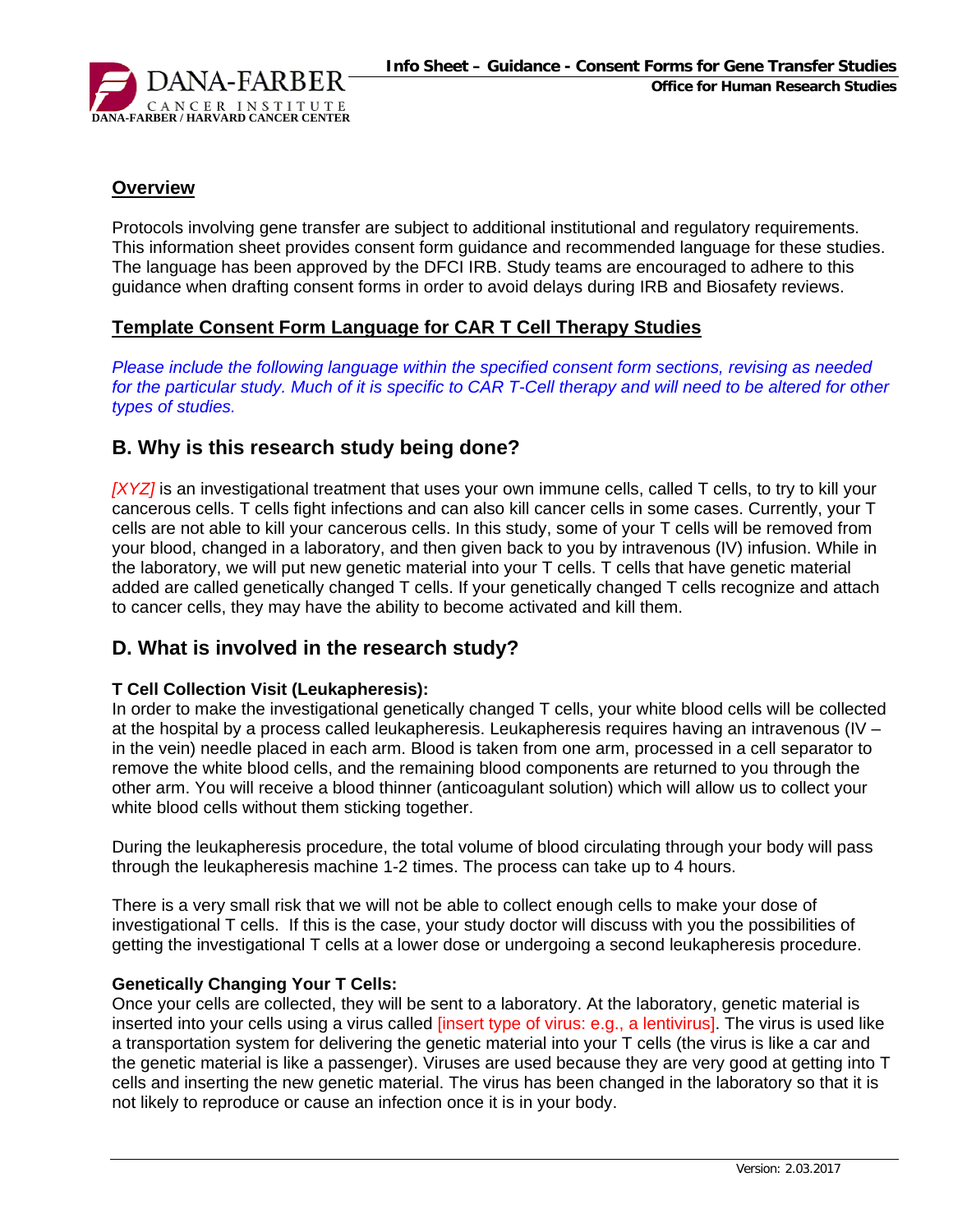### **Study Treatment Visit:**

The investigational T cells will be given to you through an intravenous (IV) infusion. The cells will be administered over approximately *[XYZ]* minutes. You may receive pre-medications such as Tylenol and Benadryl to help prevent a reaction to the infusion.

After receiving your investigational T cells, you will need to stay in the hospital for at least *[XYZ]* days so that we can monitor you closely. After you leave the hospital, you should remain within a 30 mile radius of the hospital until *[XYZ]* days after study treatment. This will ensure that any side effects you might experience can be promptly managed by your research doctor.

### **Autopsy:**

*The IRB prefers that language about autopsy is not included in the consent as it is not a procedure that occurs as part of study participation and participants may find the language alarming and intrusive. Additionally, note that MA law does not allow participants to consent to their own autopsies. If discussion of autopsy is required, only the following language will be approved by the IRB. It should be included at the end of Section D of the consent (after discussion of any follow up procedures).* 

If you participate in this study and pass away, the research doctor may ask your family for permission to perform an autopsy. An autopsy may help researchers learn more about *[XYZ]*. Because the decision about performing an autopsy would be up to your family, we encourage you to advise them of your wishes. Your family would not be responsible for the costs of the autopsy.

# **F. What are the risks or discomforts of the research study?**

*Please be sure to include any additional risks of the viral vector used in the study, as well as any additional risks for the particular participant population.* 

#### **Risks Associated with Genetically Changed T Cells:**

- There is a very small chance that the genetically changed T cells could cause healthy cells to become damaged which may lead to cancer (including blood cancer).
- *Ilnsert of a lentivirus is the viral vector:]* There is a very small risk that the virus used to change your T cells could change and grow once it has been given to your T-cells. This would be called a Replication Competent Lentivirus or "RCL". The risks from developing RCL are not known, but it is possible that RCL could lead to cancer. The risk is low because the viral vector has been changed to prevent RCL from happening. During the study, you will be tested regularly for RCL.
- *[Insert if a gamma-retrovirus is the viral vector:]* There is a very small risk that the virus used to change your T cells could change and grow once it has been given to your T-cells. This would be called a Replication Competent Retrovirus or "RCV". The risks from developing RCV are not known, but it is possible that RCV could lead to cancer. The risk is low because the viral vector has been changed to prevent RCV from happening. During the study, you will be tested regularly for RCV.
- *[Insert of a lentivirus is the viral vector:]* The virus used to change your T cells is related to the Human Immunodeficiency Virus (HIV), but it cannot infect you with HIV. You cannot get HIV from the genetically changed T cells. However, there is a chance that, as a result of receiving the T cells in this study, you may have false positive HIV tests in the future. If this happens, you would undergo more testing to confirm that you do not actually have HIV.
- *If applicable:]* The virus used to change your T cells may be present in body fluids. If it is, it could be passed on to close contacts like an infection.